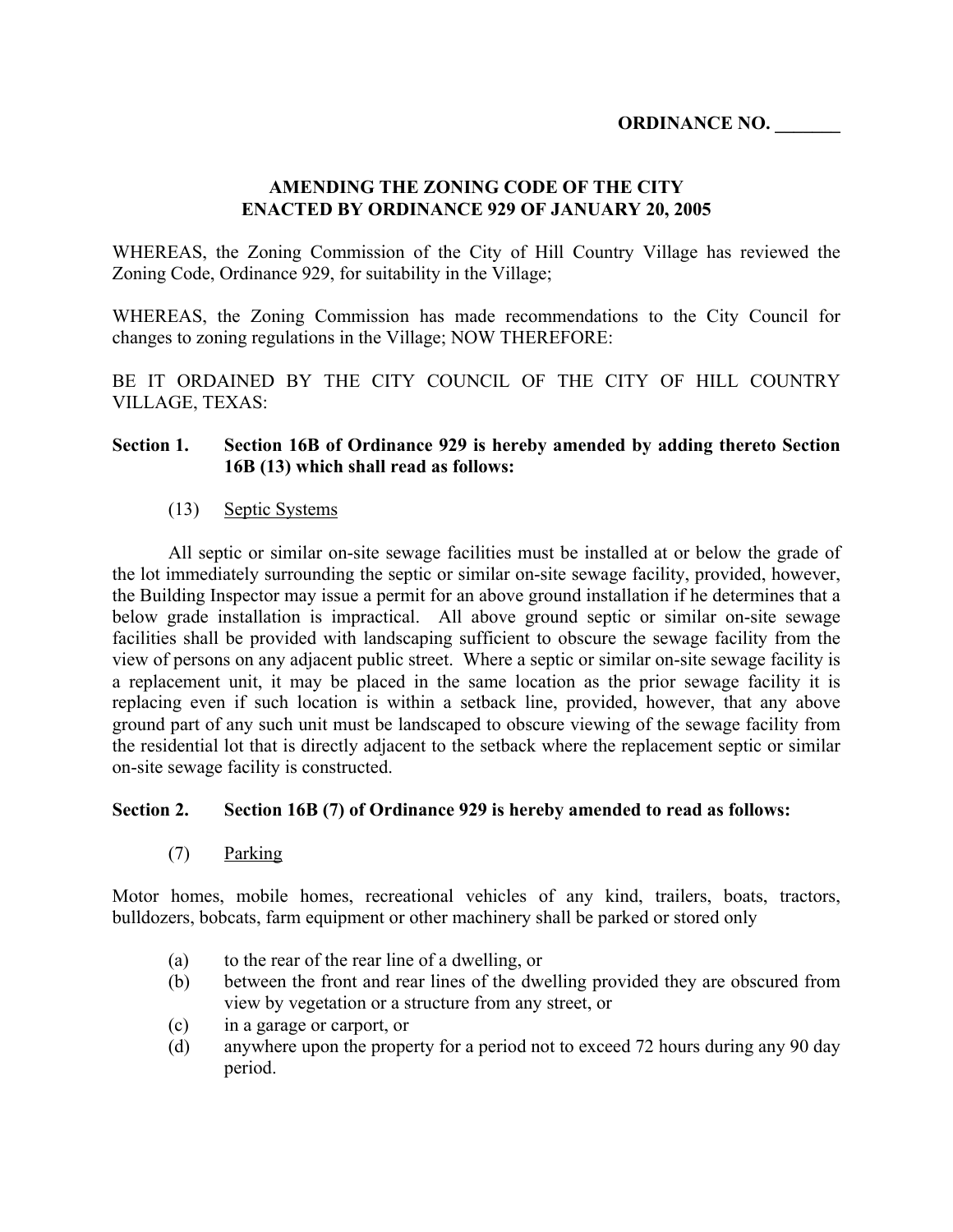Under no circumstances shall such items be parked or stored within the side or rear setback areas.

The front line is defined as two lines emanating from the front most corners of the primary dwelling, perpendicular to the respective side property lines.

The rear line is defined as two lines emanating from the rearmost corners of the primary dwelling, perpendicular to the respective side property lines.

# **Section 3. Section 16E (6)(m) of Ordinance 929 is hereby amended to read as follows:**

(m) Outside Lighting. Exterior light fixtures shall be directed away from neighboring residential structures and shall be shielded to focus light on business areas only.

Exterior light fixtures that are not in compliance with this provision on the date of enactment shall be brought into compliance with this provision by April 30, 2009. The City Council finds that to be a reasonable period of amortization, on non-compliant exterior light fixtures.

A business may apply for an extended amortization period by appeal to the Board of Adjustment. After hearing all relevant evidence regarding amortization the Board shall enter an order either denying the appeal or granting an extended amortization period. If an extended period of amortization is granted, the Board shall establish a compliance date for the business.

## **Section 4. Section 16B of Ordinance 929 is hereby amended by the addition thereto of Subsection (14) which will read as follows:**

(14) Outside Lighting – Parking areas exterior light fixtures in parking areas shall be directed away from neighboring residential structures and shall be shielded to focus light on parking areas and the structure with which the parking area is utilized.

Exterior light fixtures that are not in compliance with this provision on the date of its enactment shall be brought into compliance with this provision by April 30, 2009. The City Council finds that to be a reasonable period for non-conforming exterior light fixtures to be terminated.

A property owner may apply for an extended period by appeal to the Board of Adjustment. After hearing all relevant evidence the Board shall enter an order either denying the appeal or granting an extended period for compliance. If an extended period of compliance is granted, the Board shall establish a compliance date for the property.

# **Section 5. Exhibit B of Ordinance 929 is amended as follows:**

Exhibit B is hereby deleted.

# **Section 6. Section 24 (D) of Ordinance 929 is hereby amended to read as follows:**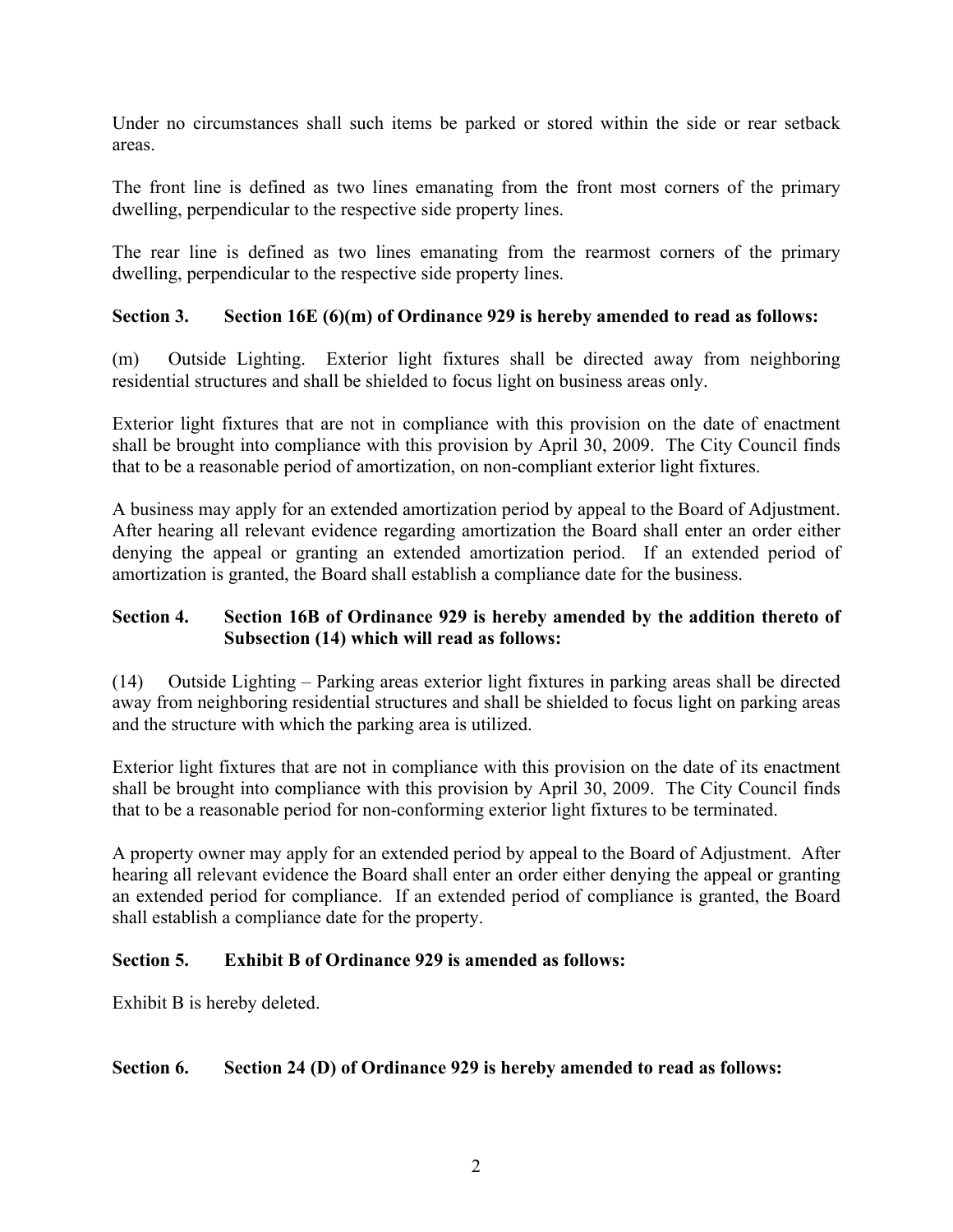D. The design standards, attached hereto as Appendix A are hereby adopted and incorporated in this ordinance by reference as if the exhibit was fully setout herein.

#### **Section 7. Section 24 of Ordinance 929 is hereby amended by the addition thereto of Subsection 4.5 which will read as follows:**

Public notice of a hearing before the Board shall be given for any final Board approval by publication one time in a newspaper of general circulation in the city, stating the time and place of such hearing. This hearing shall not be earlier than ten (10) days from the date of such publication. The Board shall mail notice of the hearing to the petitioner and to the owners of all property within 750 feet of the subject property inside the city limits and within 200 feet of the subject property outside the city limits, at least ten (10) days before the date of such hearing. The owners to be notified shall be determined according to the current tax rolls of the city, Bexar County or the adjacent city as appropriate.

# **Section 8. Section 16B of Ordinance 929 is hereby amended by adding thereto Section 16B (15) which shall read as follows:**

# (15) Health and Safety Regulations

The owner of any residence, tract or lot shall at all times keep the premises, residence, accessory building and other structures in a safe, clean, wholesome condition and comply with the health, fire and police regulations and requirements of the City of Hill Country Village; and the owner will remove at his or its own expense any waste of any character whatsoever which may accumulate on such site, tract or lot. No continuous activities shall be permitted in any district which would produce noise, odors, fumes, vibration, dust, electronic interference or violation of any laws, ordinances, statutes, codes, rules, regulations, orders and decrees of the United States, the State of Texas, Bexar County, the City of Hill Country Village, including, but not limited to the Comprehensive Environmental Response, Compensation and Liability Act of 1980 (42 U.S.C. § 9601, et seq.) ("CERCLA") as amended from time to time and regulations promulgated thereunder; the Resource Conservation and Recovery Act of 1976 (42 U.S.C. § 6901, et seq.) as amended from time to time and regulations promulgated thereunder and any applicable Texas environmental statutes or regulations promulgated thereunder.

# **Section 9. Section 16(B)5 of Ordinance 929 is hereby amended to read as follows:**

#### (5) Setbacks

(a) In the R-1 District, the front setback area shall be 50 feet. No structure or building including but not limited to dwelling, garage, outbuilding, swimming pool, tennis court, stables, or riding ring shall be constructed less than 50 feet back from the front property line or less than 25 feet from the rear or side property lines; provided, however, fences, flatwork such as sidewalks and driveways, and landscaped buffers may be constructed within the setback area.

(b) In the R-2 District, the front setback area shall be 100 feet. No structure or building, including but not limited to dwelling, garage, outbuilding, swimming pool, tennis court, stables or riding ring shall be constructed less than 100 feet from the front property line or less than 50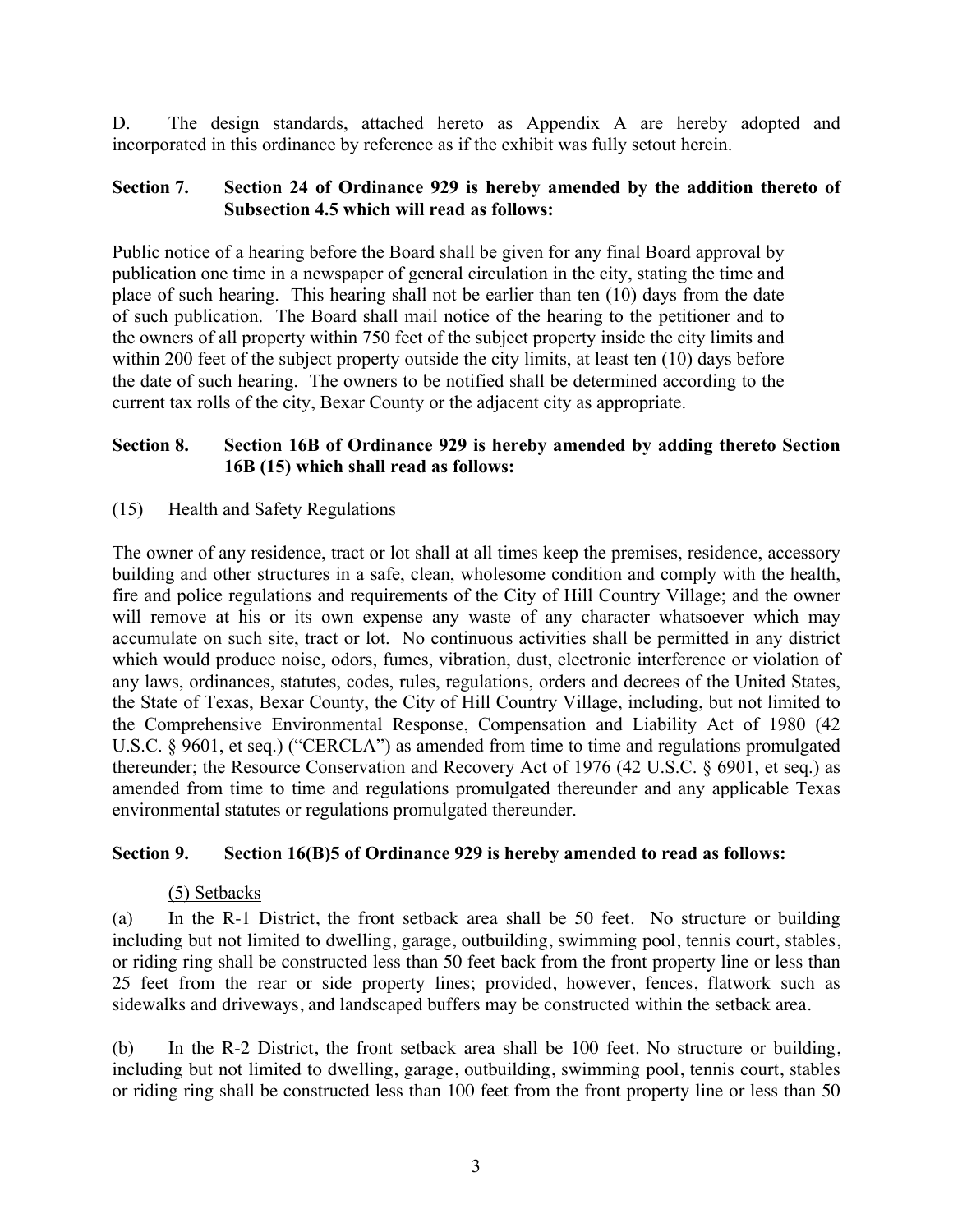feet from the rear or side property lines; provided, however fences, flatwork such as sidewalks and driveways, and landscaped buffers may be constructed within the setback area.

(c) If any of the present improvements on any residence in a residential district are closer to the property lines than the minimum front, side or rear setback requirements, then any structural alteration to such improvements shall be constructed so as to conform to the minimum setback requirements as provided for herein. If any residence in a residential district is situated farther from the property lines than the minimum setback requirements, then any garage, servants' quarters, outbuilding, swimming pool, tennis court, stables or riding ring shall be constructed so as not to extend in front of the front line of said residence facing any public street.

(d) Television satellite dishes shall be situated to the rear of the residence. Driveway gates shall be set back a minimum of eight feet inside the property line. In the R-l District, liquid petroleum gas tanks shall be at least 25 feet from the side and rear property lines and to the rear of the residence. In the R-2 District, such tanks shall be at least 50 feet from the side and rear property lines and to the rear of the residence.

# **Section 10. Section 3 of Ordinance 929, Definitions, is hereby amended to read as follows by adding thereto a definition of Permanent Cosmetics and amending the definitions of Setback and Tattoo Studio as follows:**

Permanent Cosmetics – The permanent application of pigment into the skin for eyebrows, eyeliner, lip liner, blush, nipple areola, and scar camouflage.

Setback – A minimum horizontal space extending across the front, rear, or side property lines of a lot (as specified) which shall remain open and unoccupied by any building or structure except for fences, flatwork such as sidewalks and driveways, and landscaped buffers. The location of signs shall be governed by the City's sign ordinance.

Tattoo Studio – A business wherein permanent markings in the skin are made by using a colored substance that is forced into the skin with a needle. Tattoo Studio includes Body Piercing but excludes Permanent Cosmetics.

## **Section 11. Section 16(A) of Ordinance 929 is hereby amended by the addition of the following to the Table of Permitted Uses, Commercial Establishments as follows:**

#### **TABLE OF PERMITTED USES**

| osmetics | $\overline{\phantom{0}}$ | . . | ``                           | D-.<br>-               | $\mathbf{v}$<br>- |
|----------|--------------------------|-----|------------------------------|------------------------|-------------------|
|          |                          |     | $ -$<br>$\ddot{\phantom{1}}$ | $ -$<br>$\overline{1}$ | $ -$              |

The rest and remainder of Section 16(A) shall remain in full force and effect.

**Section 12.** Ordinance 929 passed and approved January 20, 2005 is hereby amended in accordance with the Sections of this Ordinance as noted herein.